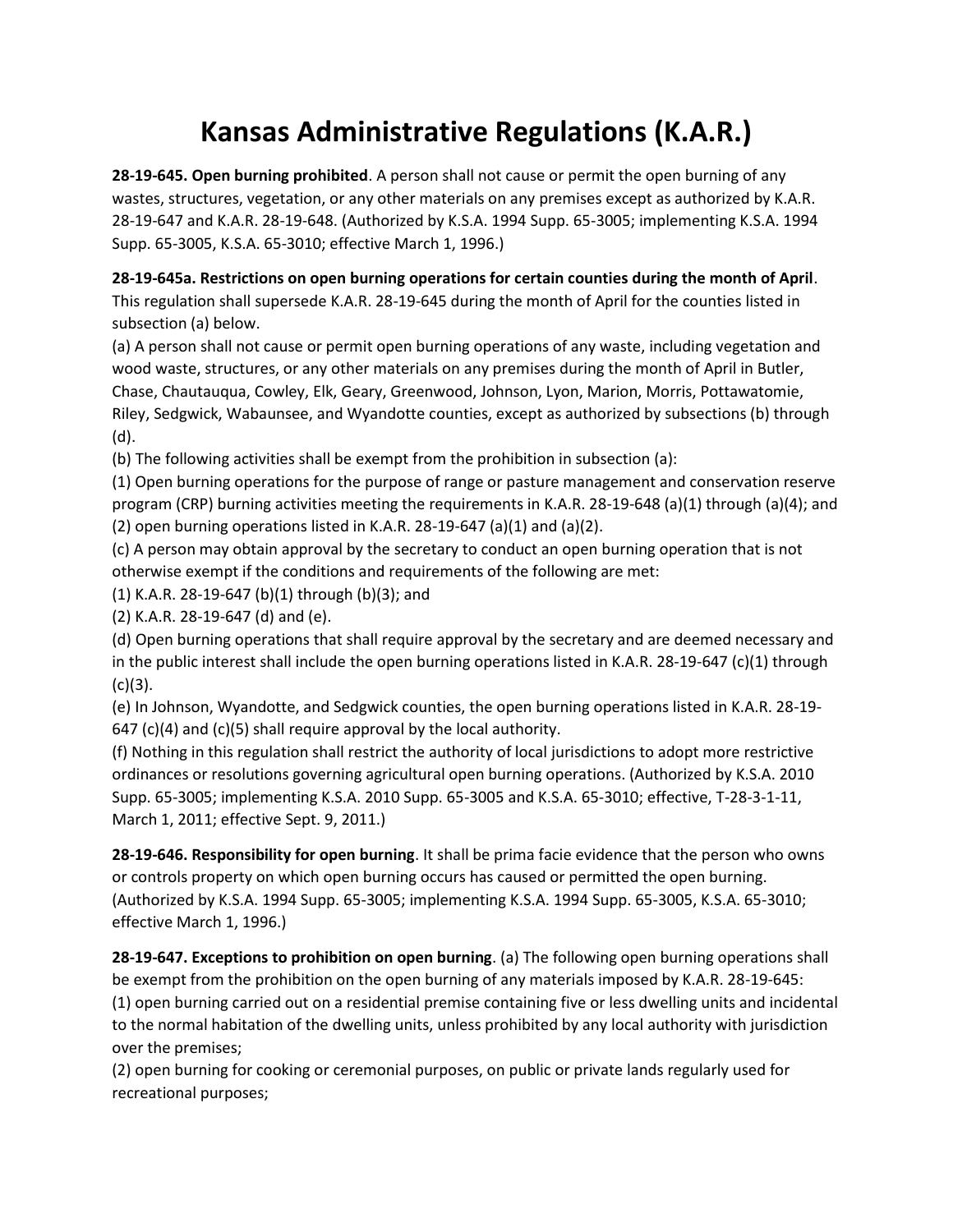(3) open burning for the purpose of crop, range, pasture, wildlife or watershed management in accordance with K.A.R. 28-19-648; or

(4) open burning approved by the department pursuant to paragraph (b).

(b) A person may obtain an approval from the department to conduct an open burning operation that is not otherwise exempt from the prohibition imposed by K.A.R. 28-19-645 if it is demonstrated that the open burning is:

(1) necessary, which in the case of burning for the purpose of disposal of any materials, shall mean that there is no other practical means of disposal;

(2) in the public interest; and

(3) is not prohibited by any local government or local fire authority.

(c) Open burning operations for which an approval is required but which are deemed to be necessary and in the public interest include the following:

(1) the use of safety flares for disposal of flammable gases;

(2) fires related to the training of government or industrial personnel in fire fighting procedures;

(3) fires set for the removal of dangerous or hazardous liquid materials;

(4) open burning of trees and brush from nonagricultural land clearing operations; and

(5) open burning of clean wood waste from construction projects carried out at the construction site.

(d) Each person seeking an approval to conduct an open burning operation pursuant to this regulation

shall submit a written request to the department containing the following information:

(1) the location of the proposed open burning and the name, address and telephone number of the person responsible for the open burning;

(2) a description of the open burning including:

(A) the estimated amount and nature of material to be burned;

(B) the proposed frequency, duration and schedule of the burning;

(C) the size of the area to which the burning will be confined;

(D) the method of igniting the material;

(E) the location of any public roadways within 1,000 feet of the proposed burn;

(F) the number of occupied dwellings within 1,000 feet of the proposed burn; and

(G) evidence that the open burning has been approved by appropriate fire control authority having jurisdiction over the area; and

(3) the reason why the proposed open burning is necessary and in the public interest if the activity is not listed in subsection (c) of this regulation.

(e) Each open burning operation for which the department issues an approval pursuant to paragraph (b) shall be subject to the following conditions, except as provided in paragraph (f):

(1) The person conducting the burning shall stockpile the material to be burned, dry it to the extent possible before it is burned, and assure that it is free of matter that will inhibit good combustion.

(2) A person shall not burn heavy smoke-producing materials including heavy oils, tires, and tarpaper.

(3) A person shall not initiate burning during the nighttime, which for the purposes of this regulation is defined as the period from two hours before sunset until one hour after sunrise. A person shall not add material to a fire after two hours before sunset.

(4) A person shall not burn during inclement or foggy conditions or on very cloudy days, which are defined as days with more than 0.7 cloud cover and with a ceiling of less than 2,000 feet.

(5) A person shall not burn during periods when surface wind speed is less than 5 mph or more than 15 mph.